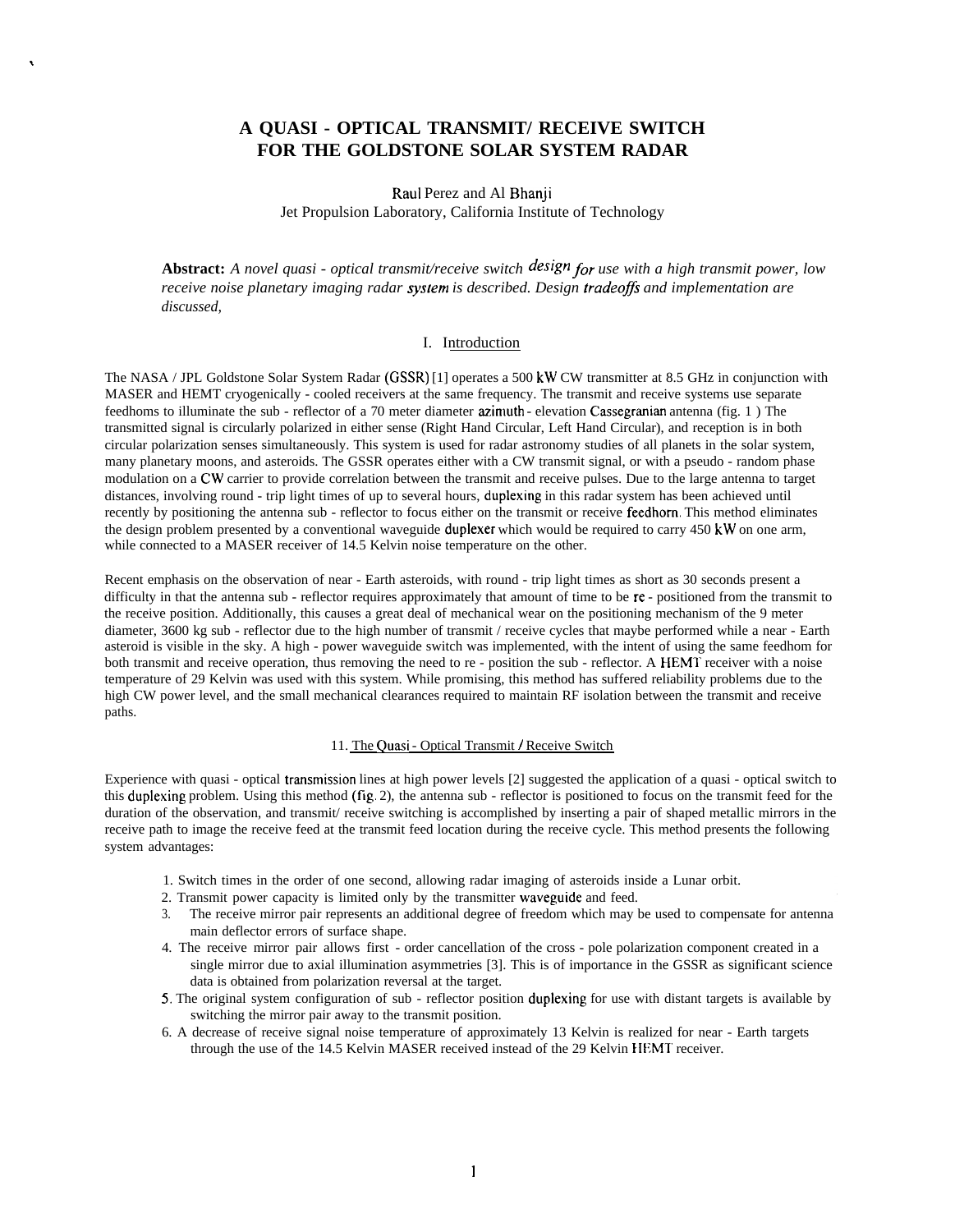#### 111. Quasi - Optical Switch Design

The duplexing function performed by the Quasi - Optical switch would also be possible by routing the transmit signal though a mirror pair, thus imaging the transmit feed at the receive feed focus. This option was not implemented due to the possibility of substantial transmit power leakage past the mirror edges, and back lobes due to mirror edge currents. The implementation chosen resulted in approximately 0.25 dB gain loss on receive due to de - focusing and spillover losses (but not necessarily an increase in noise temperature).

The mirrors are paraboloids in shape, with a focal length of 25 cm, dictated by the transmit and receive horn separation. Mirror size was constrained by blockage and shadowing of existing equipment, and the requirement for low mass in one direction, and a -40 dB edge taper on the other to minimize the increase in receive noise temperature. Mirror surface shape optimization was accomplished using Physical Optics design codes,

## IV. Implementation

A mechanical drawing, and picture of the finished Quasi - Optical T/R switch are found in figures 3 ancl 4, respectively. The moving portion of the framework, and mirrors, was constructed of aluminum to minimize the moving mass, The mirrors were fabricated. using Computer Numerical Control machining methods, The weight of the finished switch is close to 100 kg, The actuation system for movement of the switch employs a pneumatic cylinder and an electro - pneumatic interface to the radar controller. Hydraulic control was dismissed due to likely contamination of antenna surfaces with working fluid, Drive with electric motors or solenoids was ruled out due to poor response times, and the incompatibility of electrical circuitry with the extremely high RF power densities present in the vicinity of the transmit feed, A precise system of bearings and clamps is employed to ensure the repeatable mechanical alignment of the mirrors to the feedhoms. The design mechanical life of this switch is several million tramsmit / receive cycles,

#### V. Status and Conclusion

The Quasi - Optical T/R switch was only recently installed within the GSSR antenna. To date, basic functional tests have been performed, but the switch has not yet been used in the imaging of a target. Results of operation will be published when sufficient data is available.

Quasi - Optical transmission systems of this type posses inherent advantages over conventional dominant - mode waveguide methods in applications involving high power, low loss, and high frequencies, which will result in widespread application in both ground and space - borne scientific instruments and communication systems,

#### Acknowledgement

The concept and design tradeoffs of the transmit/ receive switch are due to Dr. Daniel Hoppe, formerly at JPL. Dr. Watt Veruttipong performed the optics design. The authors would like to thank the implementation team at Goldstone for a fine performance against schedule constraints, The research described in this paper was carried out at the Jet Propulsion Laboratory, California Institute of Technology, under a contract with the National Aeronautics and Space Administration.

#### References

[1] J.D. Dvorsky, N.A. Renzetti, and D.E, Fulton "The Goldstone Solar System Radar: A Science Instrument for Planetary Research," *JPI. Publication 92-29,* December 1992.

*[2]* H. Guo, D.J. Hoppe, J. Rodgers, R, M. Perez, J.P. Tate, B. L. Conroy, V. L. Granatstein, A. M. Bhanji, P.E. Latham, G. S Nusinovich, M, L. Naiman, and S. H. Chen "Phase - Locking of a Second - Harmonic Gyrotron Oscillator Using a Quasi - Optical Circulator to Separate Injection and Output Signal s," IEEE *Transactions on Plasma Science,* October 1995.

[3] William D. Fitzgerald "A 35-GHz Beam Waveguide System for the Millimeter- Wave Radar," The *Lincoln Laboratory Journal,* Volume 5, Number 2, 1992.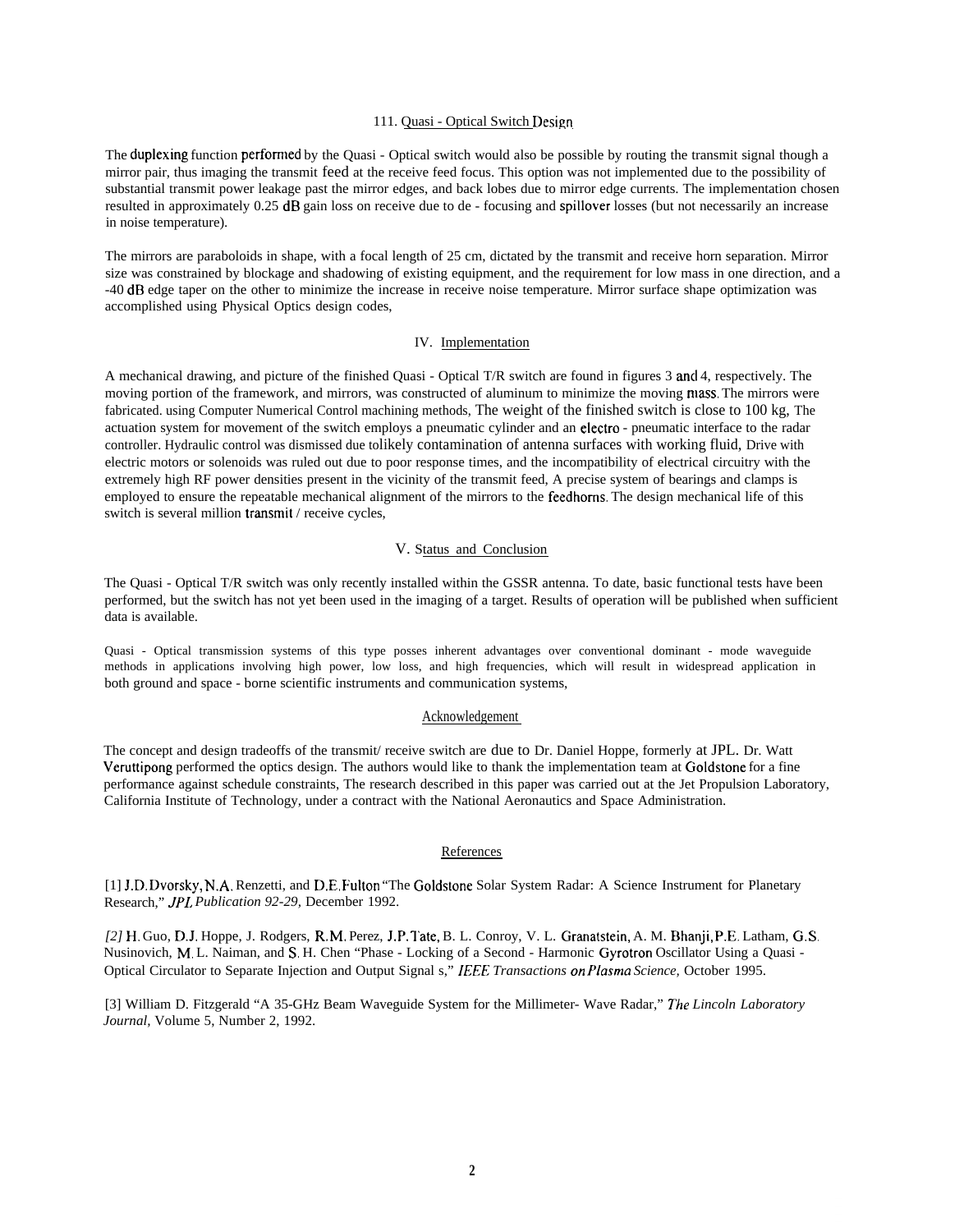

Figure 1. 70 meter Cassegrain Antenna at Goldstone



Figure 2. Quasi - Optical Transmit/ Receive Switch Schematic.